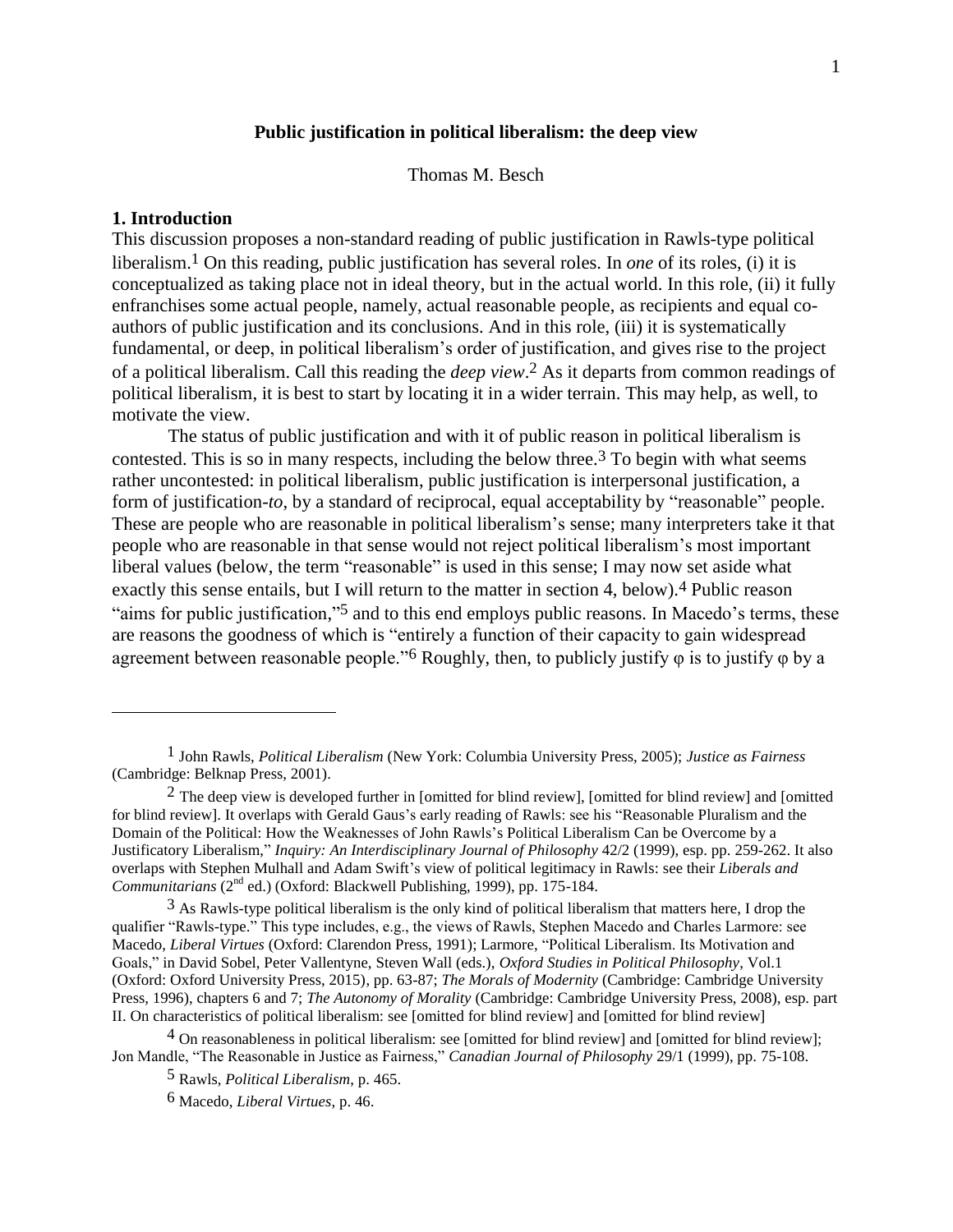standard of reciprocal, equal acceptability by reasonable people, or by reasons that count as justifying insofar as they are so acceptable.

However, first, is public justification in political liberalism strictly indexed to ideal theory, as many interpreters assume? That is, does it always suppose the conditions of a Rawlstype well-ordered society? This is a society of reasonable citizens; it is regulated by a conception of justice such as Rawls' *Justice as Fairness* (JF); its citizens comply with this conception, and it serves them as a shared, "public basis of justification,"<sup>7</sup> or a "mutually recognized point of view from which [they] can adjudicate their claims of political right on their political institutions or against one another." 8 If public justification is construed as indexed to ideal theory, it is construed as supposing the conditions of a well-ordered society. Call the view that all public justification in political liberalism is indexed to ideal theory the "ideal theory view," and call public justification that supposes these conditions "ideal public justification." Ideal public justification does not actually occur (assuming no actual society is well-ordered). It is imagined to occur, or occurs hypothetically, in an ideal society, and it includes within its scope on fully enfranchised footing only the non-existent, ideal citizens of that society. On the ideal theory view, then, claims like "φ is publicly justifiable" are elliptical for claims like "Within a wellordered society, φ is reciprocally acceptable by all reasonable citizens of that society," while the claim "φ is publicly justifiable *to you*" (i.e., the reader) is strictly speaking not true or false, but ontologically confused.

On the deep view, public justification in political liberalism is not in all roles ideal public justification and in at least one role fully enfranchises actual people. What room is there for *nonideal* public justification in political liberalism? Opinions diverge. Quong reads Rawls in ideal theory terms: Quong insists that public justification does not fully enfranchise any actual citizen. 9 Lister and Weithman seem to take it that Rawls-type public reason, public justification, and reciprocity suppose conditions of a well-ordered society (or at any rate compliance), but discuss matters as if they referred to the actual world and real people.10 First-generation political liberals like Macedo and Larmore permit, if not *prioritize*, non-ideal public justification between actual reasonable people.<sup>11</sup> Critics like Enoch, not least, attack Rawls-type public justification on the assumption that it is committed to fully include within its scope actual people, including people who reject political liberalism's values. 12

<sup>7</sup> Rawls, *Political Liberalism*, pp. 100f, 143f, 192.

<sup>8</sup> Rawls, *Justice as Fairness*, p. 32ff.

<sup>9</sup> Quong, *Liberalism without Perfection* (Oxford: Oxford University Press, 2011), p. 6; see also p. 157; "Replies to Gaus, Colburn, Chan, and Bocchiola," *Philosophy and Public Issues* Vol. 2/1 (2012), p. 52f.

<sup>10</sup> Andrew Lister, "Public Reason and Reciprocity," *The Journal of Political Philosophy* Vol. 25/2 (2017), p. 155f; *Public Reason and Political Community* (London: Bloomsbury Publishing, 2013), p. 11; Paul Weithman, "Legitimacy and the Project of Political Liberalism," in Thom Brooks, Martha C. Nussbaum (eds.), *Rawls's Political Liberalism* (New York: Columbia University Press, 2015), pp. 73-112.

<sup>11</sup> Macedo, *Liberal Virtues*, chapter 2; Larmore, *The Morals of Modernity*, pp. 121-151; Larmore, "Political Liberalism. Its Motivation and Goals," esp. pp. 68-80.

<sup>12</sup> David Enoch, "Against Public Reason," in Sobel, Vallentyne, Wall, *Oxford Studies in Political Philosophy*, p. 112-144; see also Marilyn Friedman, "John Rawls and the Political Coercion of Unreasonable People" in Victoria Davion, Clark Wolf (eds.), *The Idea of a Political Liberalism* (Oxford: Rowman & Littlefield, 2000), p. 16-33; Onora O'Neill, "Changing Constructions," in Brooks, Nussbaum, *Rawls's Political Liberalism*, pp.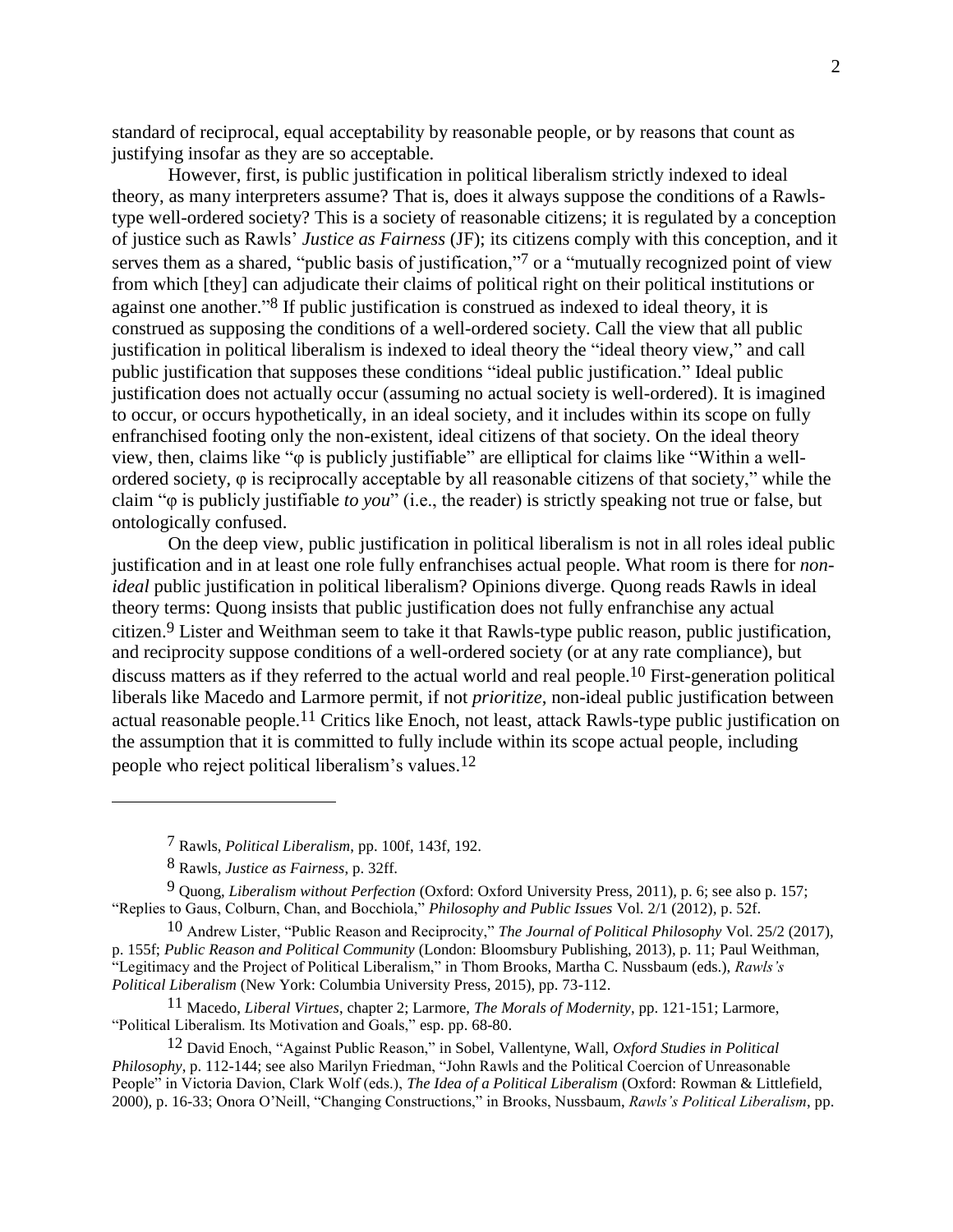Needless to add, the more we water down, or *de-idealize*, the normative characteristics that mark a well-ordered society as an *ideal* society, thus making it look more like a successful actual liberal democracy, or the more we construe actual liberal democracies in *idealizing* terms that make them look less ill-ordered, the less apparent is the difference between ideal and nonideal public justification, and the more the former looks like a merely idealizing variant of the latter. But a crucial difference remains: only non-ideal public justification fully enfranchises some actual people, or regards them as recipients and equal co-authors of public justification and its conclusions.

Second, what rank in the order of justification does public justification have in political liberalism? On a widely held view, it is a lower-order form of justification that *applies* a given conception of justice to matters of basic justice–a conception that has been justified as reasonable on prior grounds, and by more fundamental means, e.g., JF's Original Position (OP). If all public justification in political liberalism is construed as applicative public justification, it is natural to also construe it as ideal public justification. Applicative public justification supposes that a reasonable conception of justice is already available as a shared basis of (applicative) justification. Yet that reasonable people already share such a conception as a "public basis of justification" is a characteristic of a well-ordered society. Thus, applicative and ideal theory construals of public justification often go hand in hand.

Alas, the view that *all* public justification in political liberalism is applicative sits uncomfortably with Rawls's views. For Rawls, reciprocal acceptability by reasonable people matters not only at an applicative level of argument. E.g., he reserves a fundamental political role for the criterion of reflective equilibrium (CRE). It is from the standpoint of "*you and me*" that JF, "and indeed any other political conception, is to be assessed." 13 A conception of justice can be "the most reasonable for *us*" only if it "at *all* levels of generality" articulates, and coheres with, "*our* more firm considered convictions of political justice." Thus, *"*[*w*]*e* decide whether the *whole conception* is acceptable by seeing whether *we* can endorse it upon due reflection."14 The deep view reads this as adopting the perspective of reasonable people; Rawls supposes that there actually are such people, and that he and (some of) his readers qualify. And he claims that a conception of political justice must at *all* levels of argument be coherently acceptable by such people. On the deep view, this reflects that CRE is a condition of public justification: such a conception must be coherently acceptable by each reasonable person to be reciprocally acceptable by all reasonable people. It thus seems that not all public justification is applicative or, for that matter, ideal public justification. In one, apparently fundamental role, it enfranchises actual reasonable people.

Third, what is the status of Rawls's reasonable overlapping consensus? Quong's view is relevant here. Like many others, he strictly indexes reasonable overlapping consensus to ideal theory. For Quong, such a consensus is both a vehicle of stability and a condition of public justification in a well-ordered society: in such a society, a conception of justice can be suitably acceptable by all reasonable citizens–and through this secure stability for the right reasons–only if it is compatible with the reasonable comprehensive doctrines that these citizens affirm. But

57-72.

<sup>13</sup> For the quotations in this paragraph: see Rawls, *Political Liberalism*, p. 28. All emphases are mine.

<sup>14</sup> Ibid, p. 94. Emphasis added.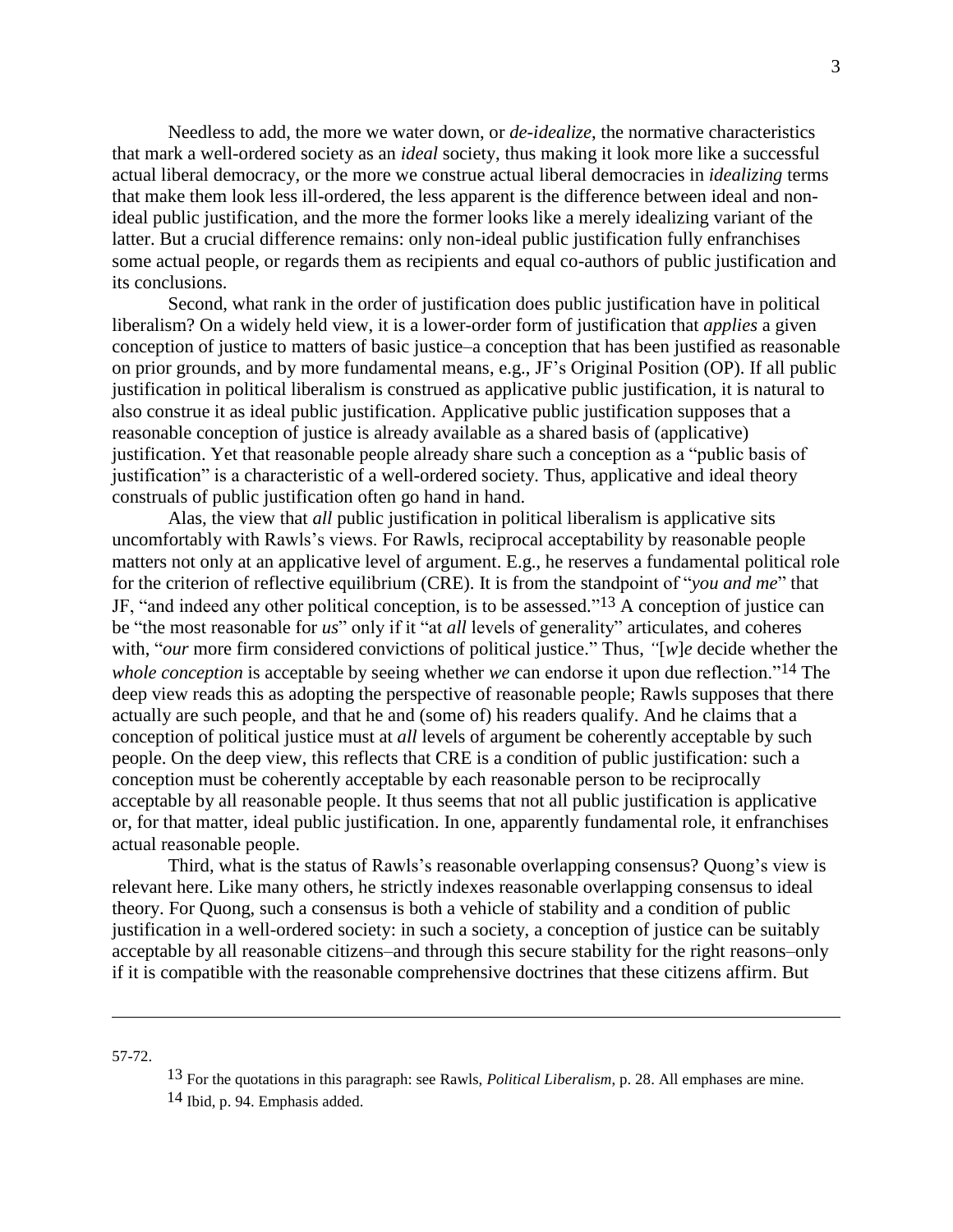unlike the "common view,"<sup>15</sup> he reads Rawls as applying the requirement of reasonable overlapping consensus not only to the principles and values that a conception of justice advocates, but to the conception as a whole. In different terms: like the "common view," Quong takes all public justification in political liberalism to be ideal public justification. But unlike the "common view," he notes that not all public justification in political liberalism is applicative. This yields his variant of an "internal conception."<sup>16</sup> On his reading, Rawls claims that since a conception of political justice must as a whole be suitably acceptable by the reasonable citizens of a well-ordered regime, it must be able to attain a reasonable overlapping consensus in that society; but to be able to do that, it must be a political liberalism.

The deep view differs from this reading in a crucial respect. The deep view, too, reads Rawls as arguing that a conception of political justice must as a whole be suitably acceptable by all reasonable people, hence must be capable of a reasonable overlapping consensus, and so must take the form and content of a political liberalism. 17 But the deep view does not take this to apply in ideal theory only. Public justification has more than one role; and in its fundamental role, it is *non*-ideal public justification. Correspondingly, the deep view does not index reasonable overlapping consensus to ideal theory. This coheres with Rawls's view that political liberalism is to pursue such a consensus when reasonable pluralism obtains. Rawls uses *two* notions of reasonable pluralism. On one notion, a plurality of doctrines instantiates reasonable pluralism only if all of these doctrines are reasonable. This notion is in play when Rawls writes that "[a well-ordered society] is one in which there is diversity of comprehensive doctrines, *all perfectly reasonable*," 18 and that "[t]his is the fact of reasonable pluralism, as opposed to the fact of pluralism as such." But on a second, weaker notion, a plurality of doctrines instantiates reasonable pluralism even if *not* all of them are reasonable:

[The fact of reasonable pluralism] is the fact that free institutions tend to generate not simply a variety of doctrines and views … Rather, it is the fact that *among the views that develop* are a diversity of reasonable comprehensive doctrines. *These* are the doctrines that reasonable citizens affirm and that political liberalism must address.<sup>19</sup>

I.e., reasonable pluralism obtains even if unreasonable doctrines are present (call this non-ideal reasonable pluralism). Accordingly, political liberalism, when it pursues the aim of overlapping consensus in non-ideal circumstances, must address *only a subset* of the doctrines that are then present, i.e., reasonable doctrines. The upshot: it pursues that aim not only in a well-ordered society (when *all* doctrines are reasonable), and *also* in the actual world where *not* all, and perhaps not even *many*, doctrines are reasonable.

This sits well with the view that non-ideal public justification is fundamental in political liberalism. If (i) a conception of political justice is reasonable only it is reciprocally, equally and coherently acceptable by all actual reasonable people, and if (ii) each reasonable person affirms a reasonable comprehensive doctrine, then other things being equal, (iii) such a conception can be

<sup>15</sup> Quong, *Liberalism without Perfection*, p. 163ff.

<sup>16</sup> See Quong, *Liberalism without Perfection*, esp. pp. 6, 138f.

<sup>17</sup> See [omitted for blind review] and [omitted for blind review].

<sup>18</sup> For this and the next quotation: see Rawls, *Political Liberalism*, p. 24 n. 27. Emphasis added.

<sup>19</sup> Rawls, *Political Liberalism*, p. 36. Emphasis added.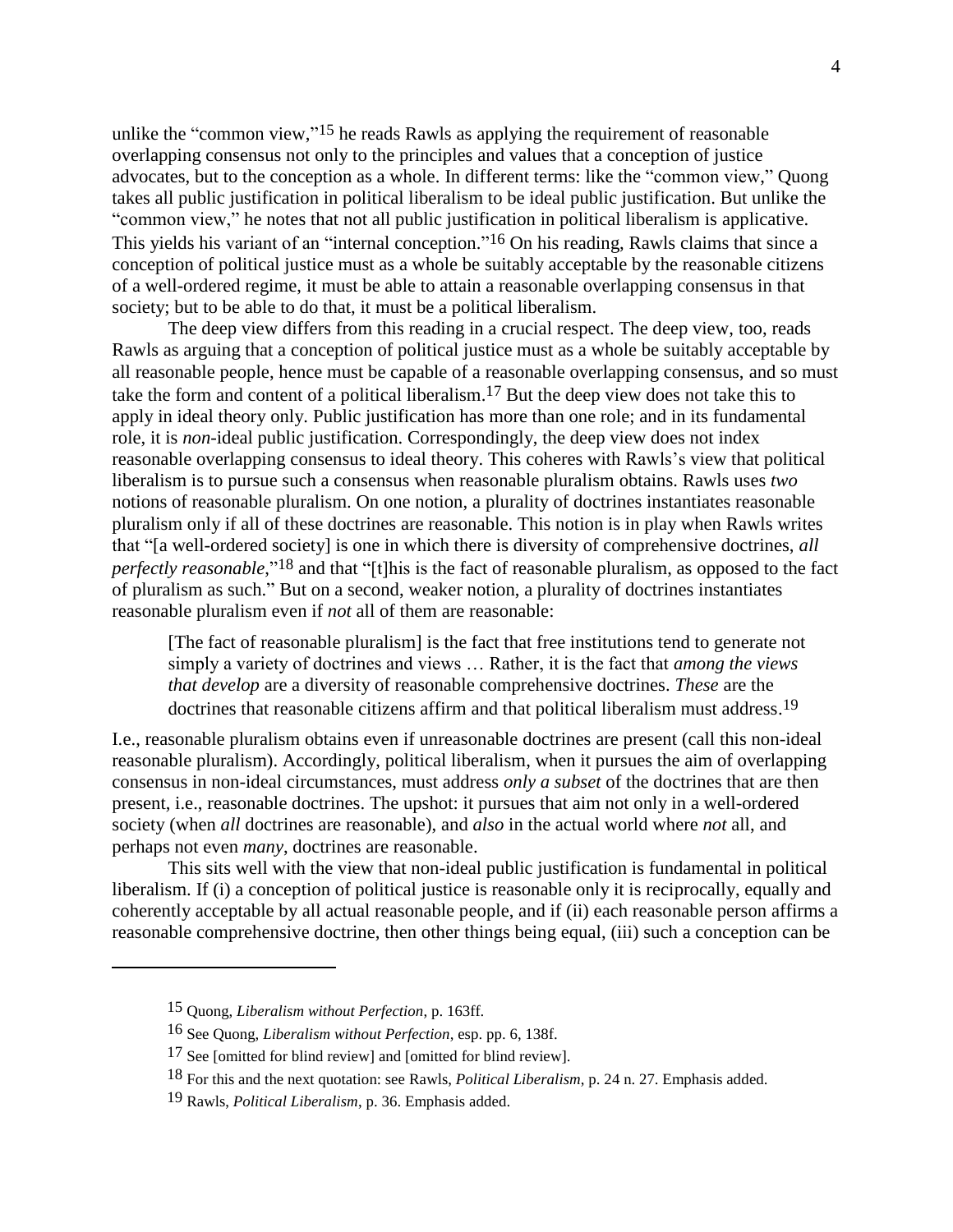reasonable only if it is compatible with the reasonable doctrines that actual reasonable people affirm. On the deep view, this is (part of) why Rawls pursues the aim of reasonable overlapping consensus also in non-ideal reasonable pluralism, and why he argues that a conception of political justice must be a political liberalism.

Perhaps this suffices to locate the deep view in a wider terrain, and to motivate it. To suggest the view as a serious contender, I shall show how the view integrates a range of ideas, views, and commitments at the core of political liberalism's justification architecture. These include *pro tanto* and full justification, the primacy of political values, justificatory neutrality, the role of reasonable comprehensive views, public reasons, the wide view of public political culture, overlapping consensus, political legitimacy, as well as the status of CRE and OP. Throughout, I interpret these things in terms that accord with the deep view: it is part of the point I wish to make that they can be interpreted in these terms. These interpretations sometimes depart from more common readings, which often reflect the influence that the ideal theory view has in the field. I will not argue that these things must be read in my terms, however, or that they cannot be read in other terms. My focus is on displaying the deep view, rather than on attacking alternative readings of political liberalism. Prior to defending any token reading of political liberalism against its (inevitably many) competitors, it is best to first lay out the reading itself. My discussion is part of an attempt to do just that.20

My discussion is in six sections. I begin with the relationship between public, *pro tanto* and full justification. Rawls relates these things in a way that gives priority to public justification, in *one* of its roles: public justification identifies what kind of values *pro tanto* justification must draw on and full justification must prioritize. And Rawls insists that only "political" values qualify for the role. To bring this into focus, section 2 begins with *pro tanto* justification, and section 3 addresses full justification. Section 4 turns to the idea of public justification and Rawls's wide view of political culture. In section 5, I outline the deep view of public justification, and return to OP and CRE. I read Rawls as claiming that a conception of justice enables political legitimacy in a given society only if it is as a whole reciprocally acceptable by the reasonable people of that society. This also applies to actual society, outside ideal theory. Rawls (re)articulates JF as a political liberalism to bring JF into compliance with this requirement. Next, it is part of JF's role to reconstruct the self-conception of reasonable citizens, seen as participants of deep public justification. And JF uses OP as a device to generate reconstructive suggestions. But only if these suggestions sit well with the considered judgments of reasonable people can JF achieve deep public justification. Section 6 concludes by highlighting some advantages of the deep view.

# **2.** *Pro tanto* **justification and political values**

 $\overline{a}$ 

According to Rawls, all political justification "must be *pro tanto.*" 21 To justify a conception of justice, φ, *pro tanto* is to show that φ provides an ordering exclusively of political values that is "complete," or such that "the political values specified by it can be suitably ordered, or balanced, so that those values alone give a reasonable answer *by public reason* to all or nearly all questions

<sup>20</sup> See also [omitted for blind review], [omitted for blind review] and [omitted for blind review].

<sup>21</sup> John Rawls, *Political Liberalism*, p. 388 fn. 21.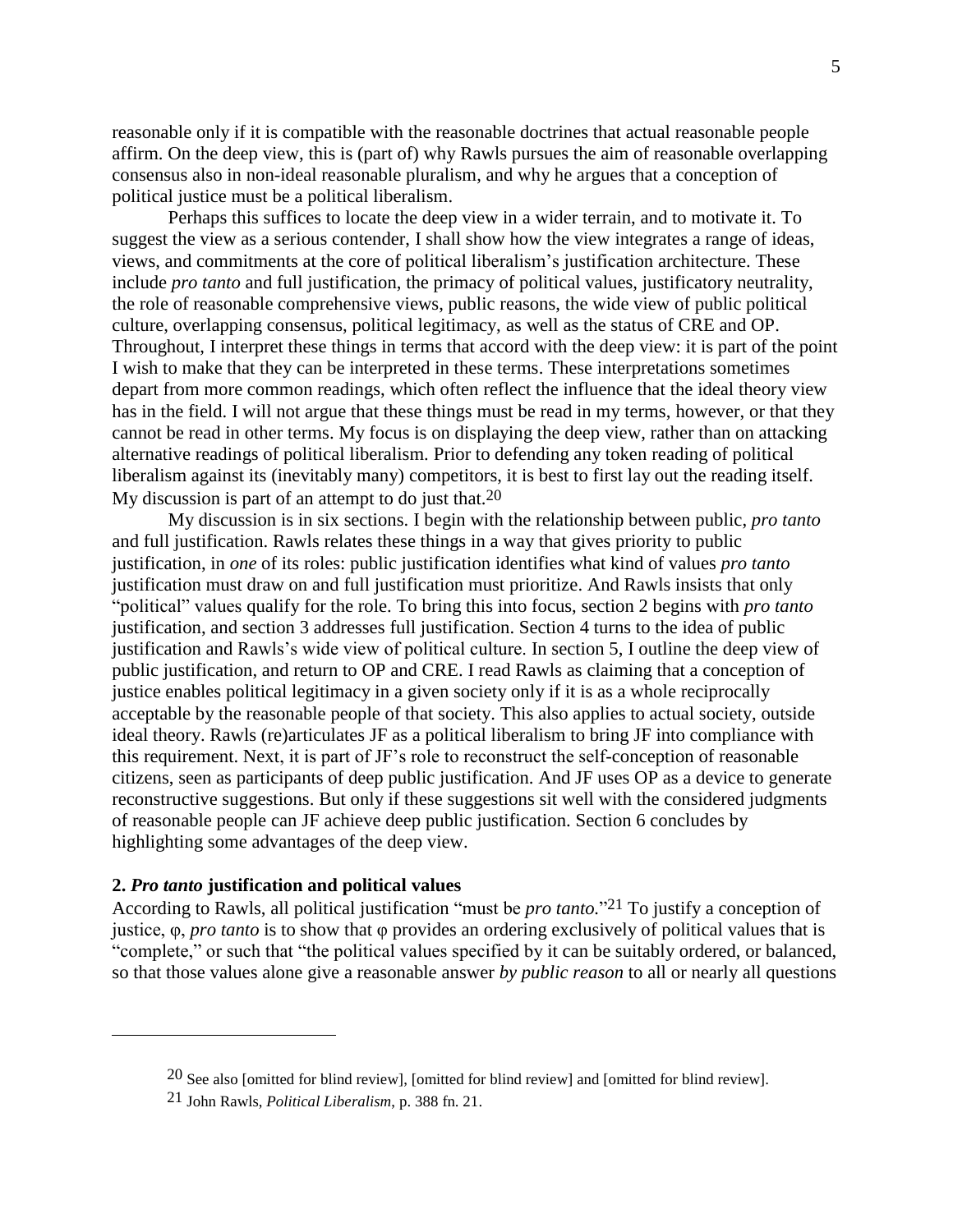concerning constitutional essentials and basic justice."22 *Pro tanto* justification is not always trumping. 23 Still, it can constitute genuine justification: for Rawls, all political justification is *pro tanto*, but he evidently takes it that political justification can at least sometimes establish φ as a reasonable, authoritative basis for a legitimate exercise of political power.

Why does demonstrating that φ provides a "complete" ordering of political values–or that φ can answer relevant political questions exclusively in terms of political values–count toward φ's *justification*? Rawls points toward an answer when he links *pro tanto* justification to *public reason*. Public reason is exercised in reasoning that "aims for public justification." 24 Public justification is justification by a standard of reciprocal, equal acceptability by reasonable people. Add to this Rawls's technical notion of "political" values (below, I refer to such values simply as political values). These values share three features. First, political values apply to a given society's "domain of the political" *only*. Second, they are part of the political tradition of that society–as Rawls focuses on the liberal political tradition of the United States, he takes it that these values are liberal in content. A third feature is particularly relevant here, albeit it is reflected not in Rawls's express account of political values, but in the usage he makes of them: political values are acceptable by all reasonable citizens, while some political values are also non-rejectable by them.<sup>25</sup> Taken together, this suggests: to demonstrate that  $\varphi$  provides a "complete" ordering of political values is to demonstrate that φ answers relevant political questions in terms of values that are reciprocally acceptable by all reasonable citizens. Thus, arguments that demonstrate that φ provides a "complete" ordering of political values count toward φ's justification because they count toward φ's *public* justification. 26

Next, on Rawls's account, completeness can come in degrees. Thus, there are at least two readings of *pro tanto* justification. Several conceptions of justice might advance political values that provide answers "to *all or nearly all* questions concerning constitutional essentials and basic justice," while some conceptions do a better job at this than others. On a strong reading, then, φ possesses *pro tanto* justification not simply if φ passes the threshold of completeness, but only if φ provides an ordering of political values that is *more* complete than the orderings offered by φ's competitors. To *reject* a *pro tanto* justifiable conception of justice would hence mean to reject a conception that best serves the aim of public justification. Arguably, for Rawls, this would not be reasonable. On a weak reading, φ possesses *pro tanto* justification if it passes the threshold of completeness. Here it *can* be reasonable to reject a *pro tanto* justifiable conception–e.g., if there is another conception that is more complete. Both readings come down to the same if there is only one *pro tanto* justifiable conception of justice. Still, the weak reading seems preferable. In his later writings, Rawls allows for more than one variant of political liberalism, and so *pro tanto*

 $\overline{a}$ 

25 On political values: see [omitted for blind review]. See also R. J. Leland and Han van Wietmarschen, "Reasonableness, Intellectual Modesty, and Reciprocity in Political Justification," *Ethics* 122/4 (2012), p. 730f.

26 This simplifies. On this reading, to justify φ *pro tanto* is to *demonstrate*, or *exemplify*, completeness by answering relevant questions in terms of φ's political values. On another reading, it is a matter of providing reasons *for the view that* φ is complete–reasons that might not employ political values. I adopt the first reading and assume that if φ instantiates public reasoning, or reasoning that (directly) aims for public justification, the standard of reciprocal acceptability by the reasonable applies to it.

<sup>22</sup> Rawls, *Political Liberalism*, pp. 386; 454ff.

<sup>23</sup> Rawls, *Political Liberalism*, p. 386.

<sup>24</sup> Rawls, *Political Liberalism*, p. 465.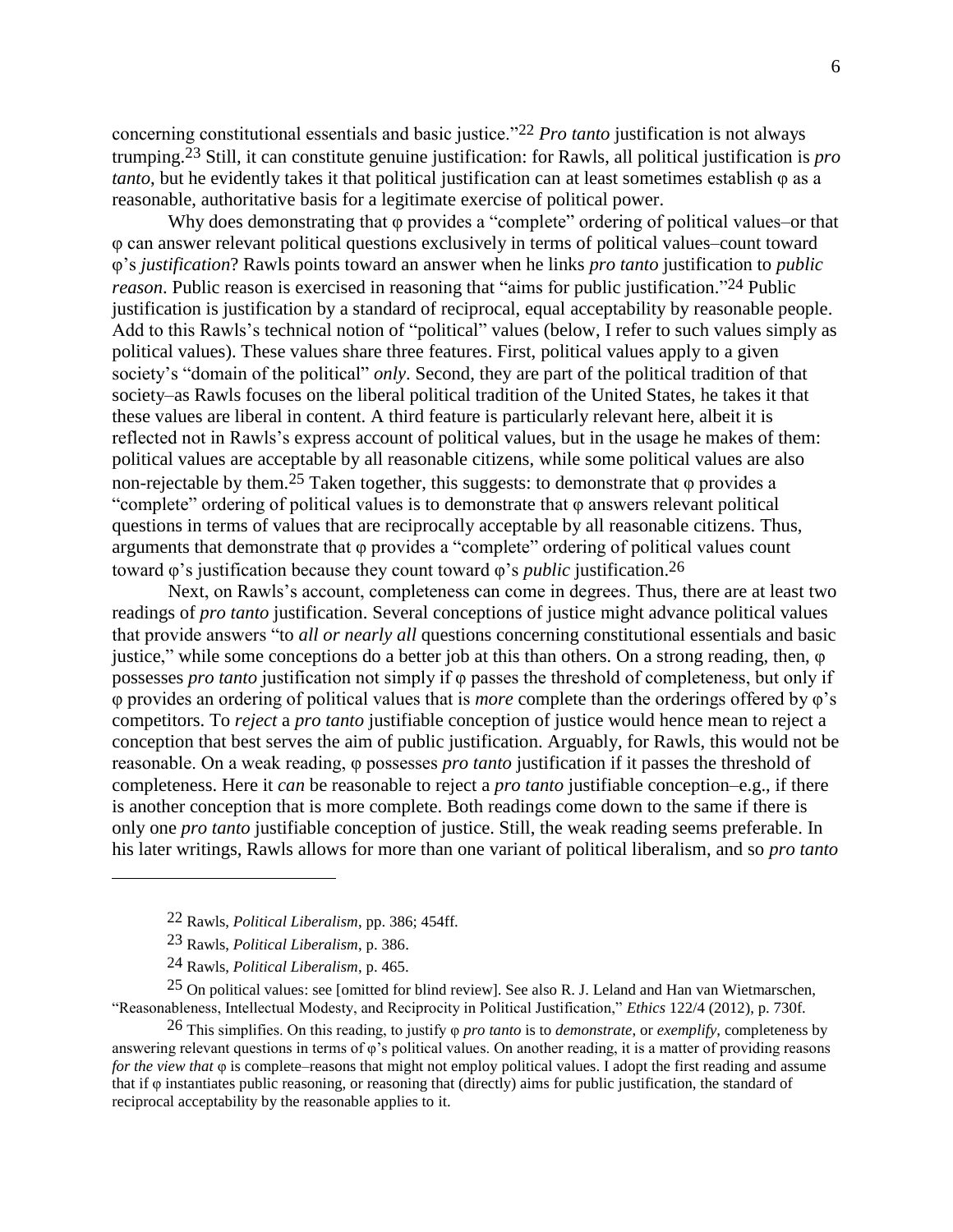justifiability is not an exclusive, positional merit, but a marker of a conception's membership in the family of political liberalisms. On the assumption that this family can have more than one member, the fact that a conception of justice is *pro tanto* justifiable would not make it unreasonable to reject it.27 (This will become relevant later.)

Two things need highlighting. First, Rawls's account of *pro tanto* justification conjoins a view of how political justification should proceed and a substantive commitment to political values. He tells us that a political justification of a conception of justice must take the form of demonstrating that it is complete, or that it can answer relevant political questions in terms of values that are reciprocally acceptable by relevant people. He adds that these values must be political values. Yet political values are not simply values that are suitably acceptable by all relevant people. Instead, they are *liberal* in content, apply to the domain of the political *only*, and are part of a *given* political tradition. And this defines substantive commitments into the idea of *pro tanto* justification. But we should keep these things apart. The role of political values in *pro tanto* justification turns on the view that only such values are suitably acceptable by all relevant people. Thus: even if we agree that political justification in a society, *S*, must take the form of demonstrating completeness in terms of values that, in *S*, are reciprocally acceptable by relevant people, we can still disagree that these values must be political values.

Next, consider the relationship between *pro tanto* and public justification. Rawls often suggests that when we justify *pro tanto*, we justify publicly–as if public justification was a mere matter of *promulgating* what justifies *pro tanto*. This would make *pro tanto* justification more fundamental in the order of justification than public justification. The above suggests a different picture: we cannot know in terms of what values completeness must be demonstrated unless we know what values are reciprocally acceptable by relevant people. Thus, it is *by the standard of reciprocal acceptability by reasonable people*, i.e., the standard of public justification, that we must determine what values may enter the pool of values that *pro tanto* justification is to employ. If political values (and they alone) meet that standard, then these values (and they alone) may enter that pool. In one respect, then, public justification must be more fundamental than *pro tanto* justification in political liberalism's order of justification.

#### **3. Full justification and justificatory neutrality**

That φ has "full" justification for an agent means that φ can suitably be *integrated* with the agent's doxastic perspective, including especially her comprehensive views. Full justification

is carried out by an individual citizen as a member of civil society. (I assume that each citizen affirms both a political conception and a comprehensive doctrine.) In this case, the citizen accepts a political conception and fills out its justification by embedding it in some way to the citizen's comprehensive doctrine as either true or reasonable, depending on what the doctrine allows.28

As I read this, it in effect claims that  $\varphi$  has full justification for citizens if they accept  $\varphi$  in such a way that φ integrates with–or "in some way" becomes embedded in–their comprehensive doctrines (this interlocks with the role of reflective equilibrium: see section 5). For Rawls, if

<sup>27</sup> See Rawls, *Political Liberalism*, p. 450ff.

<sup>28</sup> Rawls, *Political Liberalism*, p. 386. Emphasis added.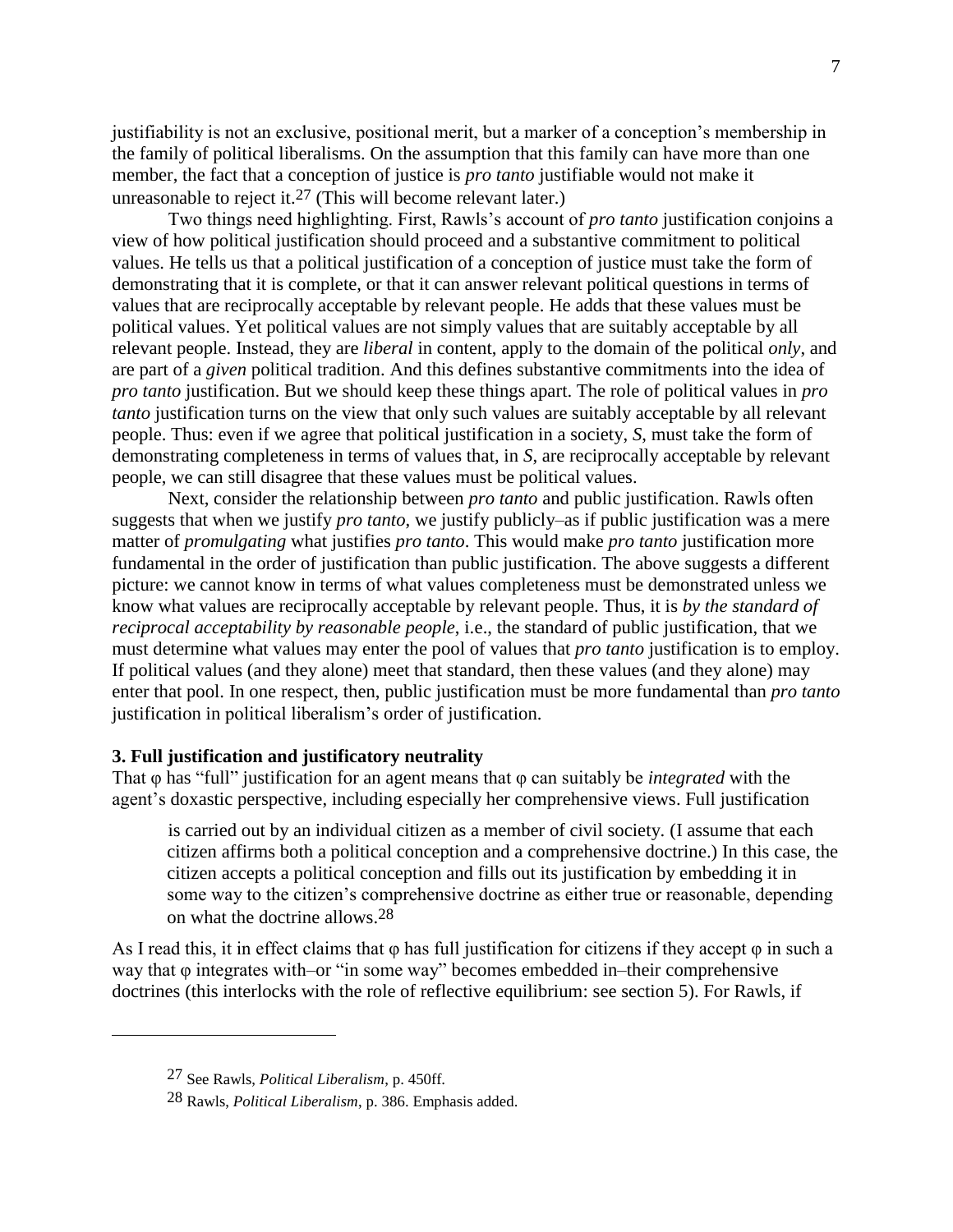agents accept  $\varphi$  in a doctrinally integrated way, their acceptance of  $\varphi$  is motivationally and reflectively stable, or more so than it would otherwise be. And if citizens know about one another that each accepts φ stably, each can attribute to others a reflectively stable willingness to comply with φ. Full justification can hence contribute to the stability of a political conception of justice and the institutions ordered by it.

Two observations are in place. If full justification is a matter of how well φ integrates with an agent's doxastic perspective, including especially her comprehensive views, then it can come in degrees. One conception, φ1, can be more fully justified for Betty than another conception,  $\varphi$ 2, if  $\varphi$ 1 integrates more fully than  $\varphi$ 2 with Betty's comprehensive views. And  $\varphi$ 1 can be more fully justified than φ2 for a greater or lesser number of people. Either way, it seems we may say that the degree in which φ possesses full justification is a function of *how deep* φ's acceptance can be for an agent: the more fully φ integrates with Betty's comprehensive views, the deeper can Betty's acceptance of φ be, and so the more fully justified can φ be for her.

A second observation concerns the role of comprehensive views in public justification. It seems that for φ to be publicly justifiable to Betty and Paul, then φ must have some degree of full justification for each of them. After all, if φ cannot achieve any degree of full justification for them, φ does not integrate *at all* with their comprehensive views. But then it would not be coherent for them to accept φ–which, I take it, entails that φ would not be reciprocally acceptable by them.29 This suggests: when reciprocal acceptability is present, some degree of full justification must be present, too. And if no degree of full justification can be accomplished, reciprocal acceptability cannot be had either. But this seems to *elevate* the role of comprehensive views in public justification. If  $\varphi$ 's public justifiability to Betty requires that  $\varphi$  can attain some degree of full justification for her, then it seems to depend on whether  $\varphi$  can integrate with her comprehensive views. And it is natural to infer from this that comprehensive views constrain the contents of a publicly justifiable conception of justice. 30

Alas, Rawls *denies* this. He insists that the contents of comprehensive doctrines "have *no* normative role in public justification," 31 and so they do *not* constrain the contents of a publicly justifiable conception of justice. This reflects political liberalism's commitment to justificatory neutrality, i.e., the view that a conception of political justice must be justifiable on grounds that are not reasonably contested by any member of its constituency–where disagreement counts as reasonable if it does, or can, obtain between reasonable people without impugning their reasonableness.32 This commitment flows from a populist view of public justification. For Rawls, if  $\varphi$  is, or can be, the subject of reasonable disagreement,  $\varphi$  is not reciprocally acceptable by, or publicly justifiable to, all reasonable people. He adds the (notorious) view that *all* nonpolitical, comprehensive views are, or can be, the subject of reasonable disagreement, and hence cannot serve as justifiers in public justification. Thus, the non-political contents of comprehensive doctrines cannot serve as such justifiers.

<sup>29</sup> Rawls, *Political Liberalism*, p. 387f. See also next section.

<sup>30</sup> At stages, Gaus reads Rawls along such lines: see his *The Order of Public Reason* (New York: Cambridge University Press, 2011), pp. 39-42.

<sup>31</sup> Rawls, *Political Liberalism*, p. 387. Emphasis added.

 $32$  This paraphrases Rawls's view of reasonable disagreement as disagreement between reasonable people (see *Political Liberalism*, p. 55). My phrasing follows Macedo: see his *Liberal Virtues*, pp. 47, 71. I discuss Rawls's view of reasonable disagreement in [omitted for blind review] and [omitted for blind review].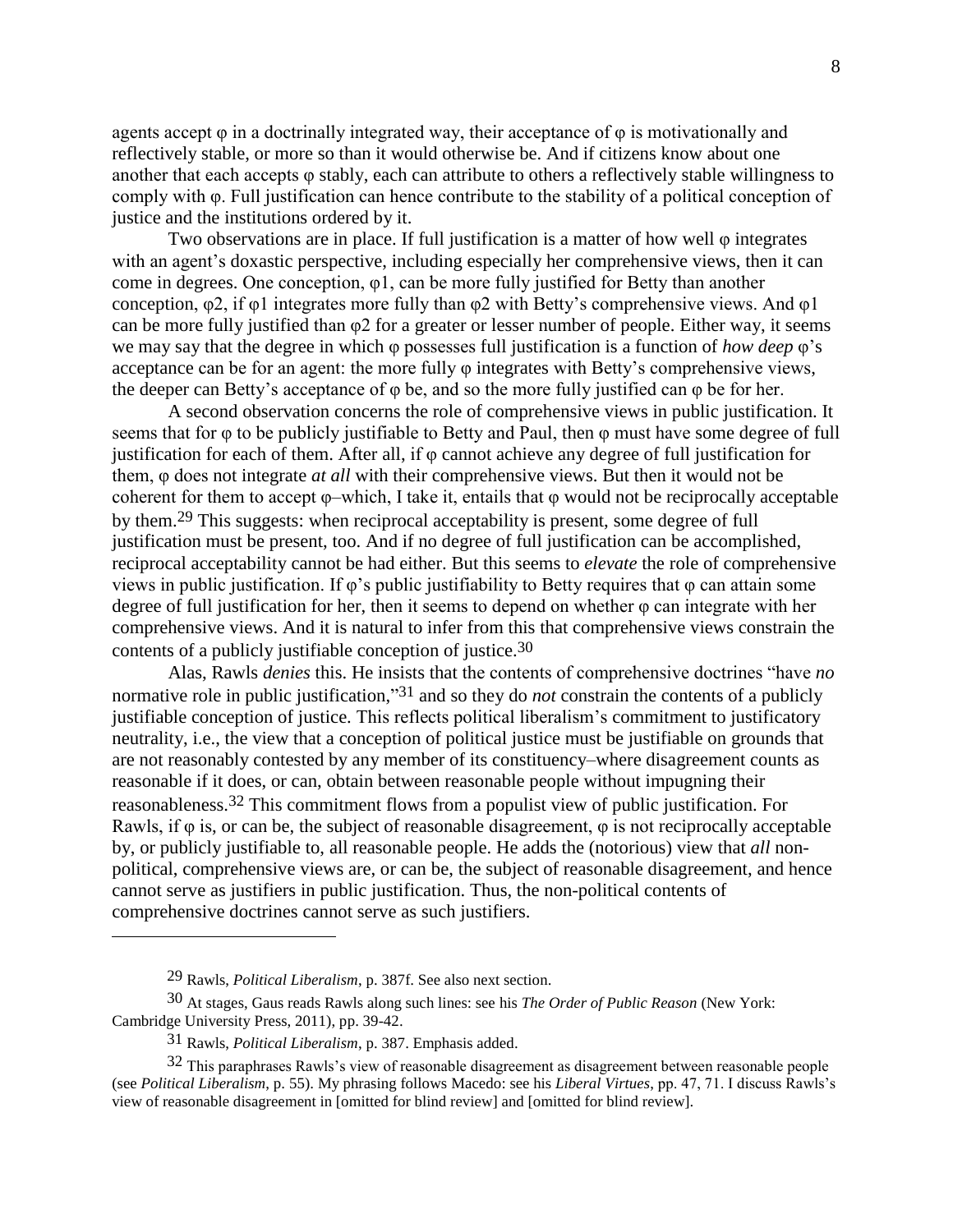How, then, can full justification cohere with justificatory neutrality? One reading is this. Rawls assumes that reasonable people, for the purposes of public justification, give priority to (some) political values where these conflict with their comprehensive views. This is not a factual claim about their doxastic life; rather, it expresses a normative condition of their reasonableness. For Rawls, reasonable people accept that a conception of political justice must be publicly justifiable to, or reciprocally acceptable by, reasonable people. But he also takes it that reasonable people rank the aim of public justification sufficiently high–high enough so as to prioritize in matters of basic justice values that are reciprocally acceptable by *all* reasonable people. Now, again, Rawls supposes that only political values are so acceptable. Thus, full justification does not confer on comprehensive views a normative role in public justification: the focus here is exclusively on reasonable people, while (i) reasonableness is taken to commit to the priority of the aim of public justification, and (ii) only political values are taken to suit that aim.

What does this mean? Suppose reasonable Betty accepts a reasonable comprehensive doctrine, *D*. Now, comprehensive doctrines are reasonable only if they can be accepted by reasonable people without impugning their reasonableness.33 As a reasonable doctrine, then, *D* coheres with the commitments Betty has as a reasonable person, including her commitment to the priority of the aim of public justification and the importance of political values that this aim (supposedly) mandates. Thus, if conflicts arise between the political values of a conception of political justice and the contents of *D*, two outcomes are possible. Betty can modify the *contents of D* so as to better accommodate that conception's political values. Or she modifies the content of that conception in light of *other political values* that can be better accommodated by *D*. Either way, the aim of reciprocal acceptability by the reasonable has the last word: this is the aim that Betty's doctrine must accommodate to be reasonable.

How does this relate to *pro tanto* justification? A common reading of the relationship between *pro tanto* and full justification is this: the conclusions of *pro tanto* justification are provisional and need confirmation through full justification, e.g., in order to ensure the stability of these conclusions. The reading I propose goes beyond this. Whatever it takes for reasonable Betty to embed a conception of justice in her comprehensive views, in matters of basic justice she pursues full justification in a way that prioritizes, or stays within the limits of, values that are reciprocally acceptable by all reasonable people. Now, for Rawls, only political values are suitably acceptable by all reasonable people and hence may enter the pool of values that *pro tanto* justification may draw on. Thus, when reasonable Betty pursues full justification, she prioritizes, or stays within the limits of, political values. We saw, as well, that different conceptions of justice can advance different orderings of political values, while achieving *pro tanto* justification. Thus, when Betty prioritizes political values, she *may or may not* prioritize the particular ordering of political values that is advanced by a token political liberalism. Hence, it can be true of reasonable Betty that she *rejects* a token political liberalism, φ, if φ's ordering of political values does not suitably integrate with her comprehensive views–even if φ achieves *pro tanto* justification. In this sense, *pro tanto* justification is provisional. However, it *cannot* be true of reasonable Betty that she rejects φ if φ is the *only* available variant of political liberalism, or if φ is the variant of political liberalism that has the *highest* degree of *pro tanto* justification. And

<sup>33</sup> This goes beyond Rawls's express account of the reasonableness of comprehensive doctrines (see Rawls, *Political Liberalism*, p. 59), but it reflects the criterion operative in political liberalism. For a discussion: see [omitted for blind review]; Mandle, "The Reasonable in Justice as Fairness," pp. 90-94.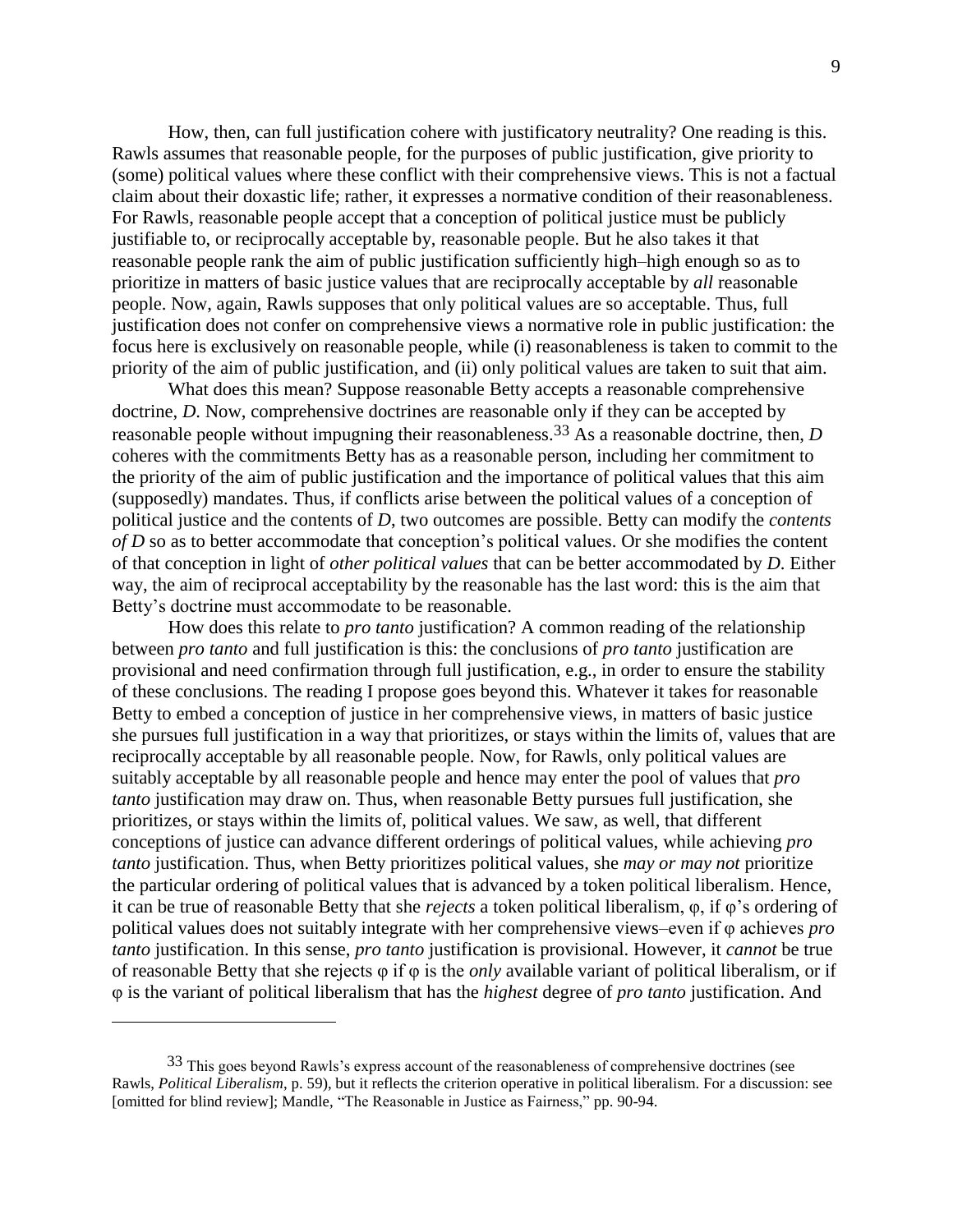this goes beyond the standard reading. Full justification can provide reasonable people with doxastic orientation *within* the normative space of political liberalism, but it cannot point them *beyond* that space.

One upshot: full, *pro tanto* and public justification are systematically integrated. As far as reasonable people and their reasonable doctrines are concerned, full justification must prioritize the same kind of values that *pro tanto* justification is to draw on, i.e., values that are reciprocally acceptable by all reasonable people. As before, we can concede this structure, while bracketing the view that only political values qualify for the purpose. What values qualify depends on what values are reciprocally acceptable by all reasonable people. And these values may not be all or only political values–despite Rawls's substantive commitment to such values.

## **4. Public justification and the wide view of public political debate**

In political liberalism, public justification is justification by a standard of reciprocal acceptability by reasonable people, or people that political liberals recognize as reasonable–this much is plain. However, the deep view takes public justification to be public in an especially *robust* sense.34 I shall first consider robustly public justification in more genera terms; political liberalism's species of public justification will then fall into place.

Note first that there is no agreement as to what makes public justification *public*. It is sometimes construed as public in a thin, promulgatory sense as justification-in-public, or as a matter of voicing what, by the speaker's lights, justifies φ. On a slightly more robust view, it is seen as justification by good reasons that meet a *publicity* constraint. E.g., on one view, to justify φ publicly is to justify φ by truly good or valid reasons that are also such that relevant people would, at a suitably level of idealization, grasp their goodness.<sup>35</sup> The idea of public justification that matters now construes justification as public in a more robust sense.

Robustly public justification takes φ's validity to depend on its authoritative acceptability by relevant people, but φ's authoritative acceptability is here seen not as a function of φ's merit, but as constituting  $\varphi$ 's merit–or its validity, rightness, or reasonableness.<sup>36</sup> This is reflected in the kind of reasons that robustly public justification regards as justifying, i.e., robustly public reasons. Following Postema, *public* reasons are conceptually located between agent-neutral and agent-relative reasons. Agent-neutral reasons are reasons for every rational agent. Agent-relative reasons are reasons for individual agents only. Public reasons are located in between these categories: they are first person plural reasons, or reasons "for us"–they are "relativized to some group or 'public', but, within that group, they are not relativized to any of its members."37 This group may or may not be fully inclusive. *Restricted* public reasons suppose a restriction on the membership in the relevant group. They are reasons "for us," but not everyone counts as "one of us." *Unrestricted* public reasons suppose no such restriction and, "at the limit, unrestricted public reasons may be universal." Not least, *robustly public* reasons are such that their acceptability "by

<sup>34</sup> I use the notion of robust publicness in Gerald J. Postema's sense: see Postema, "Public Practical Reasoning: An Archeology," *Social Philosophy and Policy* Vol. 12/1 (1995), esp. pp. 63-76.

<sup>35</sup> See Steven Wall, "The Pure Theory of Public Justification," *Social Philosophy and Policy* Vol. 32/2 (2016), pp. 204-226; Kevin Vallier, "In Defence of Intelligible Reasons in Public Justification," *The Philosophical Quarterly* Vol. 66/264 (2015), esp. p. 603ff.

<sup>36</sup> Postema, "Public Practical Reasoning: An Archeology," esp. pp. 67-74.

<sup>37</sup> For this and the next two quotations: see Postema, "Public Practical Reason: Political Practice", p. 349.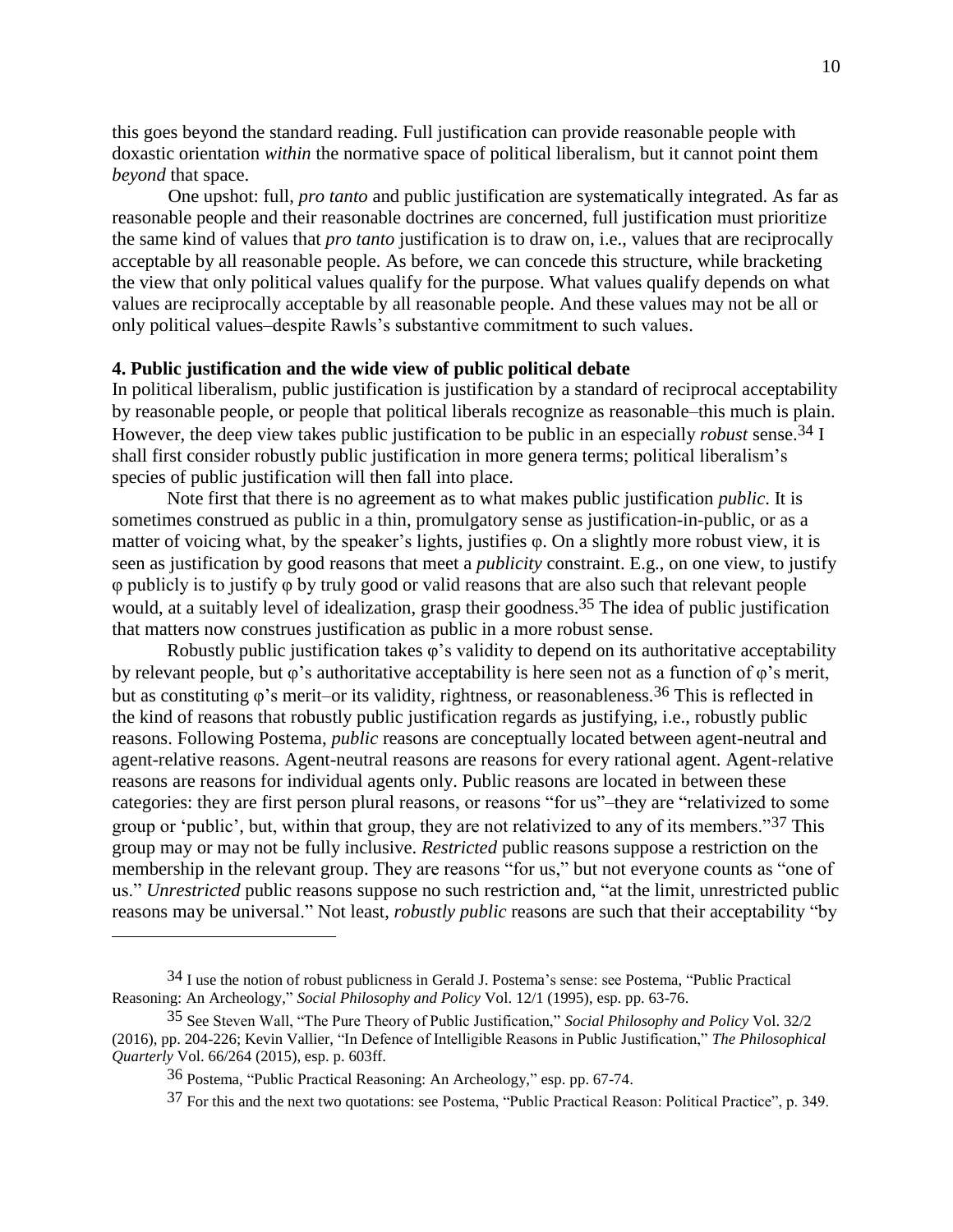us" is (part of) what *constitutes* their status as reasons: they "are (...) 'reasons for me' because they are 'reasons for us' and I regard myself as 'one of us'."

In political liberalism, I submit, public justification is justification by *restricted robustly public reasons*. Political liberalism's public reasons are reasons that are reciprocally acceptable by everyone included within the constituency of public justification–i.e., reasonable people. And they count as good reasons *because* they are so acceptable. Macedo is perhaps most forthcoming about the robustly public character of political liberalism's good reasons: political liberalism, he writes, "regards certain kinds of reasons as politically authoritative: moral reasons that can be openly presented to others, critically defended, and widely shared *by reasonable people*;"38 and so "the goodness of good reasons (…) becomes *entirely a function of their capacity to gain widespread agreement among reasonable people* moved by a desire for reasonable consensus"39 (where the sought-after agreement is seen as a matter of reciprocal, equal acceptability). This reflects, as well, that political liberalism is *constructivist*. 40

With this in place, consider again *pro tanto* justification. I suggested earlier that there is a respect in which it depends on public justification. That completeness must be demonstrated exclusively in terms of political values turns on the view that only such values are reciprocally acceptable by all reasonable people. However, if, following Rawls, we suppose that only political values are suitably acceptable by all reasonable people, only such values can serve as public reasons. It follows that demonstrating completeness exclusively in terms of political values is an exercise of public reason that can aim for public justification: for it exclusively employs values that can serve as public reasons. Moreover, *pro tanto* and public justification will each meet the demand of justificatory neutrality–at least when these kinds of justifications invoke that sub-set of political values that are non-rejectable by the reasonable (and, for Rawls, some political values have this strong standing).

How does all this sit with Rawls's "wide" view of public political culture–or of "public reason," as Neal calls it?<sup>41</sup> (I return to an issue of labels shortly.) Following Neal, the wide view *relaxes* Rawls's "inclusive" view–which marks a more inclusive departure from his initial, "exclusive" view. On the exclusive view, reasonable citizens may not invoke non-political or non-public values or reasons in public political debate, period. Rawls later opts for a more *permissive* view of public political debate.<sup>42</sup> On the inclusive view, reasonable people may invoke non-political or non-public values and reasons in public political debate provided (i) this strengthens the idea of public reason and (ii) these values or reasons are *at the time* accompanied by political values or public reasons. The final, wide view relaxes this by replacing (ii) with the weaker condition that reasonable people must at least "in due course" provide "public reasons to support the principles and policies our comprehensive doctrine is said to support."<sup>43</sup> Thus, Rawls

<sup>38</sup> Macedo, *Liberal Virtues*, pp. 46. Emphasis added.

<sup>39</sup> Ibid. Emphasis added.

<sup>40</sup> See Rawls, *Political Liberalism*, pp. 90-99.

<sup>41</sup> Patrick Neal, "Is Public Reason Innocuous?," *Critical Review of International Social and Political Philosophy*, Vol. 11/2 (2008), pp. 131-152.

<sup>42</sup> Rawls, *Political Liberalism*, p. 247f.

<sup>43</sup> Rawls, *Political Liberalism*, p. 453. See also p. 462ff.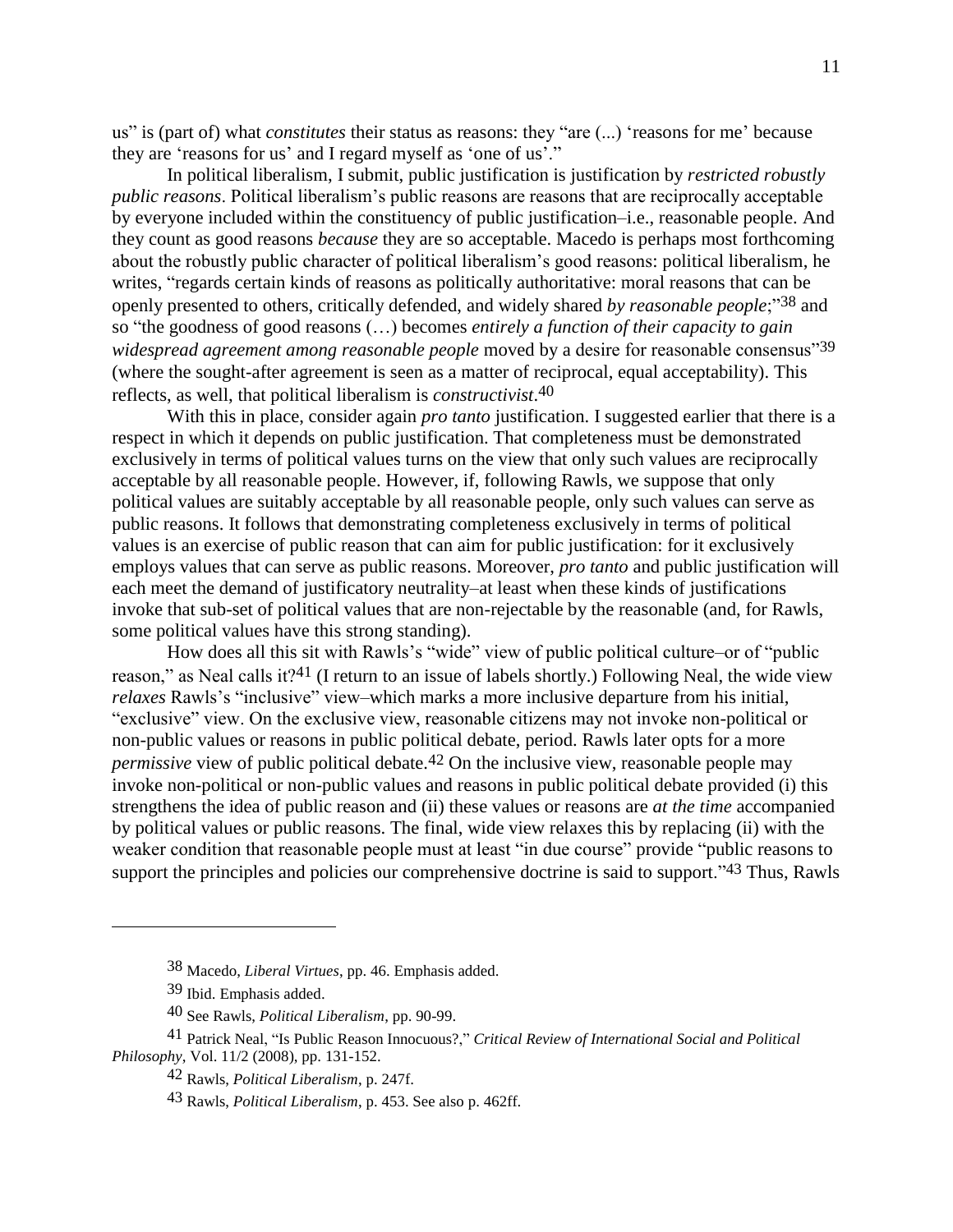finally concedes that the reasonable may invoke non-political values or non-public reasons in public political debate so long as doing so remains suitably tethered to public reason.

Alas, all but Rawls's exclusive view seem to run up against key commitments of political liberalism, such as the views (i) that public reasoning aims for public justification and complies with the standard of reciprocal acceptability by reasonable people; or (ii) that public justification should avoid reasonable disagreement and may invoke as justifiers only public reasons; or (iii) that only political values are public reasons. For if public political debate may invoke nonpolitical values or non-public reasons–as both the inclusive view and the wide view would have it–it will attract reasonable disagreement. But if it does this, it will not comply with the standard of public justification and hence will not instantiate public reason–or at last not on the interpretation that I attached to these things here.

Can the wide view cohere with these key commitments? Yes, it can. Note first that Rawls, while he proposes the exclusive and the inclusive view as views of public *reason*, refers to the wide view as a view of public political *culture.* 44 And he *contrasts* what people may do on the wide view and what they must do in order to meet the constraints of public reason.45 Thus, the shift in labels might matter: it might herald that not all stretches of debate that instantiate public political culture–or public political debate, for short–must instantiate public reason. Now, the wide view coheres with the key commitments referred to in the last paragraph if it does not relax or contradict the constraints of public reason. And the wide view does not need to relax or contradict these constraints if we understand it in light of a distinction between *two idioms* of public political debate: (i) one idiom that instantiates reasoning that (directly) aims for public justification and that hence must meet the constraints of public reason, and (ii) another idiom that does not (directly) pursue this aim and hence may be less restrictive. (And reasonable people are able to differentiate between these idioms: Rawls evidently takes it that they can know what values are political, what it means to reason in terms of these values, and what it takes to aim for public justification.) So construed, the wide view does not entail that public political debate instantiates public reason even when public political debate invokes non-political values or nonpublic reasons. Rather, the wide view reflects a more differentiated view of such debate. The wide view supposes that public political debate is not co-terminus with the exercise of public reason. And it concedes that such debate hence does not have to meet the constraints of public reason in *all* instantiations–even though such debate must remain tethered to public reason (where this caveat distinguishes it from non-public and non-political debate).

### **5. Deep non-ideal public justification?**

The deep view contrasts with the ideal theory view. On the deep view, there is fundamental, nonapplicative non-ideal justification in political liberalism. Call such justification deep non-ideal justification. How does it relate to ideal justification?

According to the ideal theory view, *all* public justification in political liberalism is ideal public justification. Ideal public justification supposes the conditions of a well-ordered society and it includes within its scope on fully enfranchised footing only the ideal reasonable citizens of that ideal society. These citizens *already* accept a conception of justice as a shared, "public basis

<sup>44</sup> Ibid. Neal seems to overlook this.

<sup>45</sup> Rawls, *Political Liberalism*, pp. 455ff, 461ff.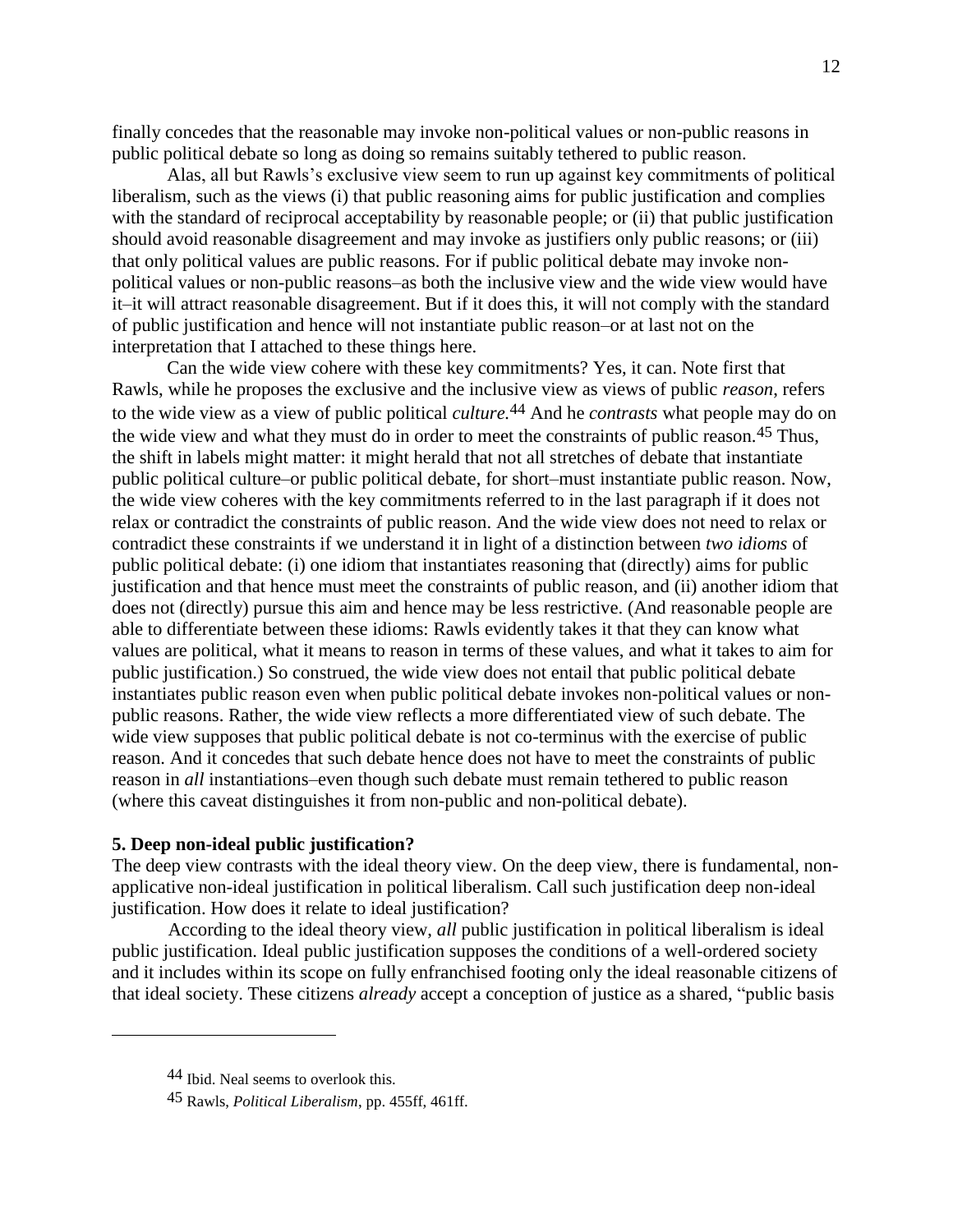of justification." 46 Ideal public justification hence proceeds on the basis of this conception. Accordingly, proponents of the ideal theory view tend to construe ideal public justification as applicative justification, although some, notably Quong, aim to recast matters to allow for nonapplicative ideal public justification. Either way, on the view at hand, political liberalism appeals to public justification to test for stability: the overarching question is whether, in a well-ordered society, a candidate conception of justice could regulate matters of basic justice in ways that would find the ongoing moral support of all reasonable citizens of that society.

On the deep view, the standard of reciprocal acceptability by reasonable people plays a fundamental role–*outside* ideal theory. It is useful here to put matters in terms of two questions. Suppose we are reasonable in political liberalism's sense (whatever exactly that sense is) and consider what conception of political justice would be the most reasonable for us to adopt here and now, in the actual world. We thus face at least two questions:

Q1. Should we accept a political and liberal conception, or a non-political or nonliberal one?

If we answer Q1 in favor of political liberalism, another question is:

Q2. Which token of the type "political liberalism" should we accept?

Rawls appeals to ideal public justification as part of an answer to Q2. He recommends JF as an attractive variant of political liberalism partly because–as he argues at JF's "second stage"–JF can stably provide a public basis of justification in a well-ordered society effectively governed by it. If he is right, JF would be stable in the social conditions that it prescribes, and hence, in some sense at least, would not be self-defeating. Hence, one reason to *reject* JF does *not* obtain. But what is the point of that? That JF is a not self-defeating token variant of political liberalism means little if we decide *against* political liberalism in the first place. The point: any appeal to ideal public justification at JF's second stage depends for it force on a suitable response to Q1.

Now, Rawls appeals to the standard of reciprocal acceptability by reasonable people also as part of a response to Q1–albeit indirectly. Consider again reasonable overlapping consensus. For Rawls, political legitimacy is possible only if political power is exercised in accordance with a conception of justice that is the subject of an overlapping consensus between the reasonable doctrines that reasonable people affirm. 47 This applies in ideal theory, but also *here and now*, in the *actual* world where not all doctrines or people are reasonable. Why does an overlapping consensus matter? Such a consensus matters because a conception of political justice, if it is *in*compatible with any one of the reasonable doctrines that reasonable people affirm, is *not* equally acceptable by the reasonable people affirming that doctrine. Next, Rawls takes it that a conception of justice can attain such a consensus only if it avoids reasonable disagreement. And so he *here and now* applies a "principle of toleration" to "philosophy itself," and interprets this as requiring the avoidance of reasonable disagreement in normative theorizing about basic justice. 48 But, he insists, only a political and liberal conception of justice–one that contains only "political" values in the sense of section 2, above–can avoid such disagreement. This is why he

<sup>46</sup> Rawls, *Political Liberalism*, pp. 100f, 143f, 192.

<sup>47</sup> See Rawls's liberal principle of legitimacy, *Political Liberalism*, pp. 217, 143f, 192.

<sup>48</sup> Rawls, *Political Liberalism*, p. 9f.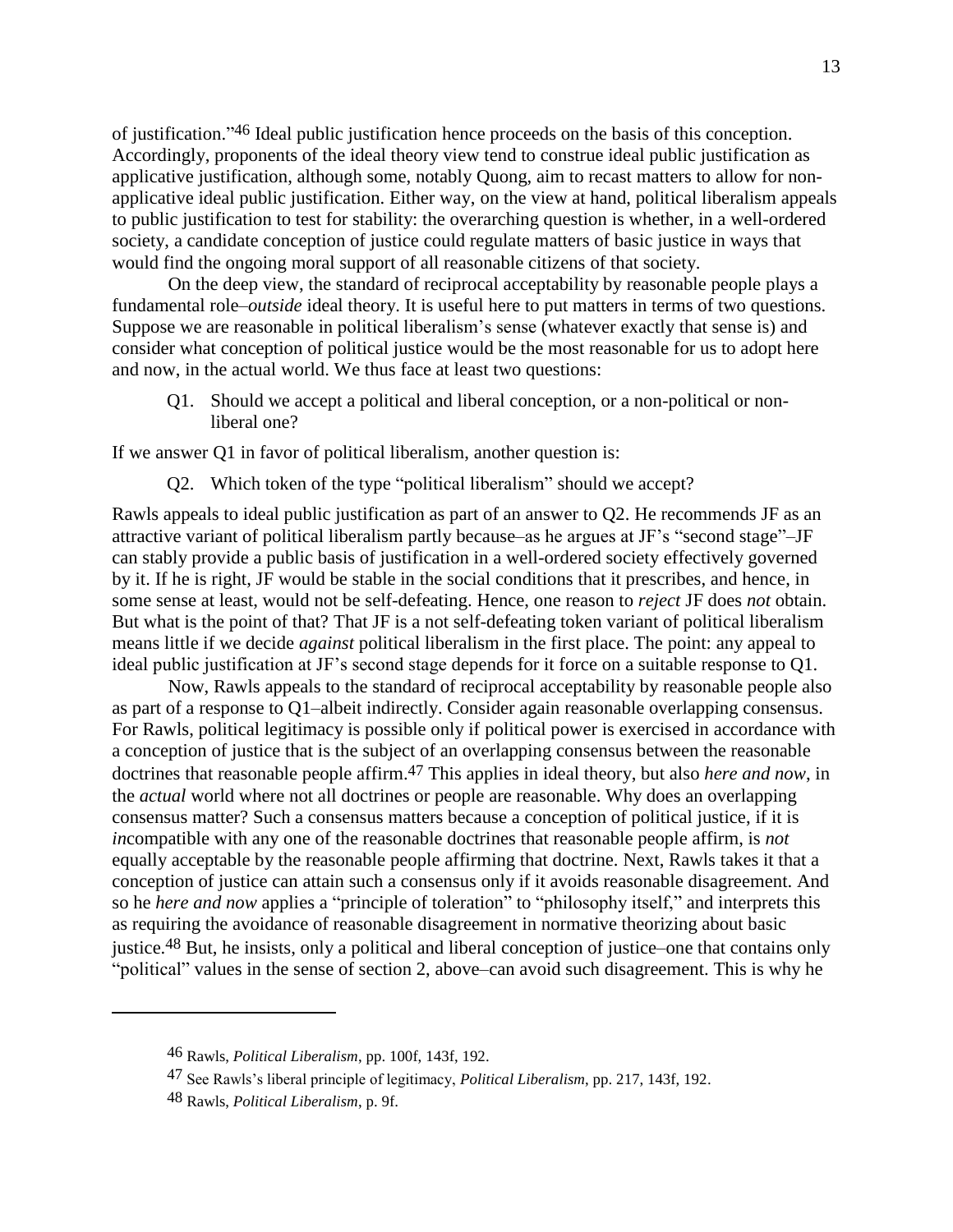*here and now* (re)articulates JF as a political form of liberalism, to *here and now* (re)submits the view as a whole to the considered judgments of his reasonable readers (or at least reasonable readers who are his fellow-citizens, and whom he shares a political tradition).

Thus, the standard of reciprocal, equal acceptability by reasonable people plays a fundamental role in political liberalism. An answer to Q1 sets a frame that an answer to Q2 must fill out. Deliberation that provides an answer to Q1 uses the standard of reciprocal, equal acceptability by reasonable people to identify what type of conception of political justice it would be reasonable to adopt. An answer to Q2 then proceeds to propose a token of that type– and at this further, lower-order level of deliberation, Rawls argues that considerations of stability-for-the-right-reason do not rule out JF. The standard in question hence serves in a metatheoretical capacity, as a standard of theory construction and theory acceptance for the domain of the political. In political liberalism, a conception of political justice must possess the capacity to enable a legitimate exercise of political power. But to possess that capacity, it must be reciprocally, equally acceptable by all reasonable people. This applies also *here and now*, to *currently* proposed conceptions of political justice and to *current* exercises of political power.

To further support this reading, consider the criterion of reflective equilibrium (CRE) and the Original Position (OP). The deep view integrates these things (I here only sketch the point, but develop it more fully elsewhere).<sup>49</sup> CRE prominently plays a meta-theoretical role.<sup>50</sup> CRE tests how well a conception of political justice coheres with "*our*" considered convictions, from the point of view of "*you and me*"–and a conception that meets this test "is the one most reasonable *for us.*" 51 As noted earlier, the deep view takes these pronouns to refer to reasonable people *only*–i.e., actual reasonable people. After all, if JF, or any other political liberalism, must be revised at any level of generality if its contents mismatch "our" considered convictions (and the latter favor revising JF).<sup>52</sup> Hence, if "you and me" or "us" refer to people whose "more firm considered convictions," are inconsistent with political liberalism, or its most important political values, CRE *rules out* political liberalism, and with it JF. What counts, then, are the reflective equilibria of reasonable people, or people political liberals recognize as reasonable. And *their* reflective equilibria count *equally*–as part of the equal respect that political liberalism extends to each reasonable person: only if *each* reasonable person can accept JF in a manner that meets CRE can JF be the most reasonable conception "for us," collectively. The upshot: CRE is a condition of deep non-ideal public justification. CRE specifies *in what way* JF must be acceptable by each reasonable person for this to count toward JF's public justification: each must be able to accept JF in reflective equilibrium. Rawls supports this: he writes that a conception of political justice, when it attains public justification, is affirmed in reflective equilibrium.53

This sits well with full and *pro tanto* justification. If CRE is a condition of public justification, JF is publicly justifiable only if JF can attain some degree of full justification for

<sup>49</sup> See [omitted for blind review] and [omitted for blind review].

<sup>50</sup> Norman Daniels, "Wide Reflective Equilibrium and Theory Acceptance in Ethics," *The Journal of Philosophy* 76/5 (1979), pp. 256-282; "Reflective Equilibrium and Archimedean Points," *Canadian Journal of Philosophy* 10/1 (1980), pp. 83-103.

<sup>51</sup> For these and the next quotations: see Rawls, *Political Liberalism*, pp. 94, 28. All emphases are mine.

<sup>52</sup> See Rawls, *Political Liberalism*, p. 28.

<sup>53</sup> Rawls, *Justice as Fairness*, p. 29.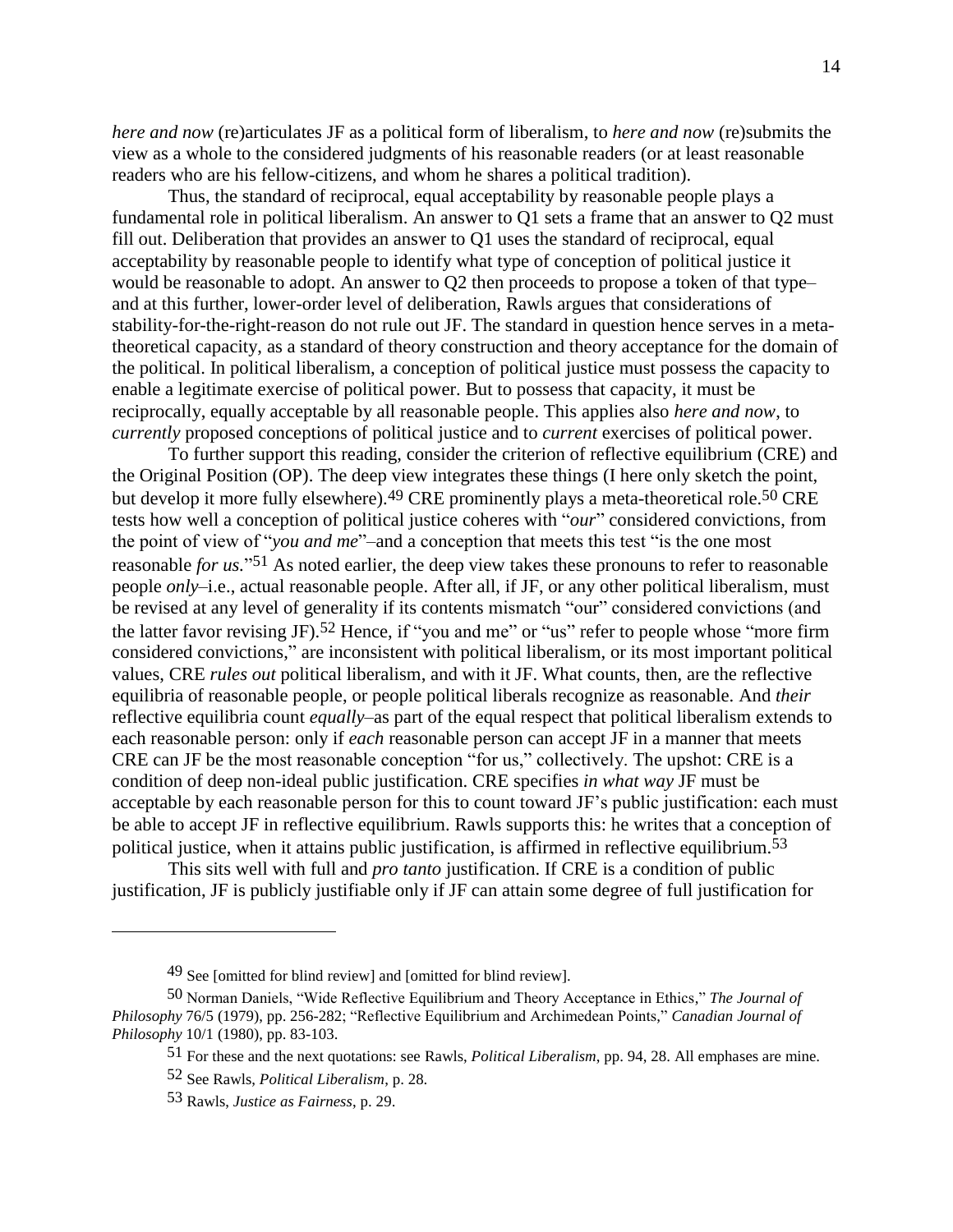each reasonable person. This is so if we (trivially) assume that reasonable Betty can accept JF in reflective equilibrium only if she can integrate JF at least to some degree with her comprehensive views. As to *pro tanto* justification, we saw that reasonable Betty must give priority to public justification; and, again, Rawls posits that only political values are reciprocally acceptable by all reasonable people (while some such values are reasonably non-rejectable). Thus, reasonable Betty, in pursuing reflective equilibrium, may reject JF even if JF achieves *pro tanto* justification if other, more suitable variants of political liberalism are available. But she cannot coherently reject JF if JF is the *only* available political liberalism, or if JF allows for the *highest* degree of *pro tanto* justification. The point: like the pursuit of full justification, CRE may provide reasonable people with orientation *within* the space of political liberalisms, but it cannot point them *beyond* that space.

The Original Position does not have a meta-theoretical rank. It is a device internal to one candidate political liberalism, JF. Its importance in matters of basic justice is conditional on its capacity to gain support by the reflective equilibria of each reasonable person: OP must be revised if any of its component ideas or results mismatch the "more firms considered convictions" of reasonable people (and these convictions favor revising OP). What, then, is OP's function? OP is a tool to bring out, illuminate, or reconstruct, implications of the selfunderstanding of reasonable people: it is "a means of public reflection and *self*-clarification" that aims to help "*us*" attain "greater coherence among all *our* judgements; and with this deeper selfunderstanding *we* can attain wider agreement among *one another.*" 54On the deep view, Rawls here refers to actual reasonable people, i.e., people who deep non-ideal public justification includes within its scope on fully enfranchised footing. And, again, Rawls takes it that there are such people, and that he and his readers qualify (or at least some of his readers). If OP's reconstructive suggestions matches their considered judgments, this recommends JF. But if OP's suggestions mismatch these judgments, these people decide *from the perspective of their selfconception* whether to revise or reject OP. Their self-conception has the last word; it is their considered convictions to which OP and JF must measure up.

## **6. Conclusion**

 $\overline{a}$ 

By way of conclusion, I list some advantages of the deep view. First, it captures political liberalism's justification architecture better than the ideal theory view. As proponents of the ideal theory view think of public justification in ideal theory terms, they tend to look to *OP* as political liberalism's fundamental justification device. But this is not the role of OP, nor does it capture the depth of political liberalism's commitment to the standard of reciprocal acceptability by reasonable people. In political liberalism, OP is no more, though no less, than a device internal to a candidate political liberalism–a device, moreover, that serves in a reconstructive role–while all such candidates depend for their reasonableness, or authority, on being reciprocally and coherently acceptable by all reasonable people, including actual people.

Next, the deep view can integrate interesting recent developments in Rawls scholarship. E.g., Lister argues that the "duty of public reason"–i.e., the duty to show restraint, or to reason in compliance with the principle of justificatory neutrality–is conditional on reciprocity in that reasonable people, only insofar as they reciprocally act on that duty, enter or sustain relationships

<sup>54</sup> *Political Liberalism*, p. 26. Emphases are added.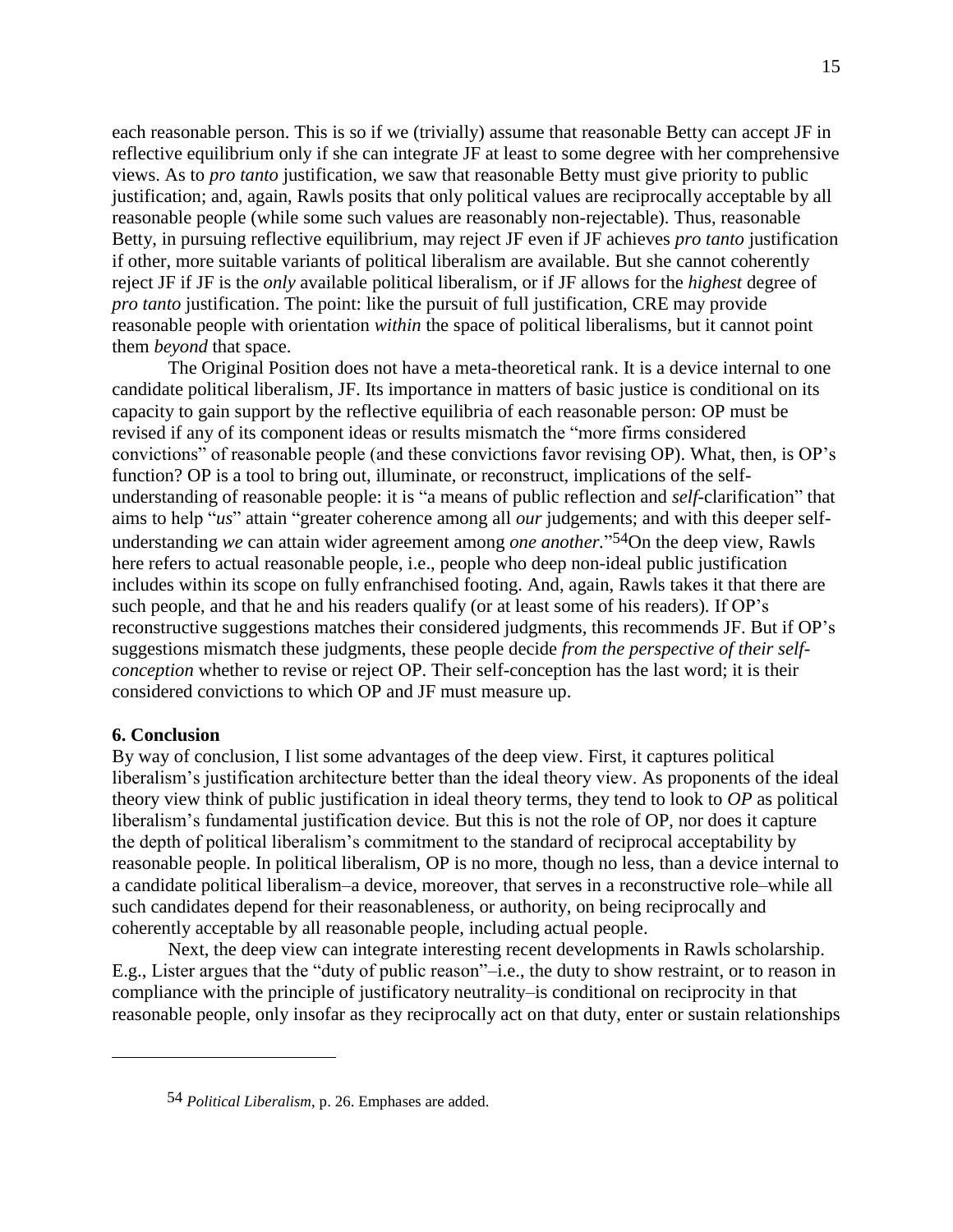"of mutual respect or civic friendship across deep disagreement." 55 In arguing his case, Lister makes ideal theory assumptions (at least he assumes compliance). But these assumptions are ultimately inessential for his point, and they should fall away–or so the deep view would suggest. In this case, the deep view agrees that a mutual commitment to public reason can enable, and express, relationships of "mutual respect or civic friendship," although the deep view puts the point in different terms. On the deep view, the relationship between reasonable people as equal co-authors of deep non-ideal public justification is one of equal discursive respect<sup>56</sup>–this is a recognitively meaningful form of respect<sup>57</sup> that, at least on the interpretation that political liberals attach to it, comes with a commitment to robustly public reasoning.<sup>58</sup>

Another advantage springs from the fact that the deep view is a non-ideal theory version of an "internal conception" (Quong): on the deep view, political liberalism requires a conception of political justice to be publicly justifiable only to people who are reasonable in political liberalism's sense (but it does not construe this in ideal theory terms). Thus, the deep view gives political liberalism a way to rebut objections raised by critics like Enoch. He argues that Rawlstype public reason liberalism responds to the presence of actual unreasonable people by adopting "idealization" strategies that are ineligible as they are not supported by political liberalism's aim to respect the freedom and equality of all citizens.59 He focuses on two strategies. First, the "exclusion" of unreasonable people from public justification: 60 rather than seeking reciprocal acceptability by all citizens, political liberalism seeks reciprocal acceptability by reasonable people only; second, "going hypothetical," or the maneuver to seek acceptability not by reasonable citizen only, but by all citizens provided they were reasonable.<sup>61</sup>

On the deep view, this line of criticism misfires. Yes, political liberalism only includes reasonable people on fully enfranchised footing in the scope of public justification. And it goes hypothetical at least in relation to the *unreasonable.* E.g., Larmore stresses that the reasonable should consider the interests of the unreasonable by imagining what they would accept or reject if they were reasonable.62 But this *is* consonant with political liberalism's aim to respect freedom and equality. For, *from the outset*, political liberalism respects as free and equal only *reasonable* citizens. 63 And, *from the outset*, it aims to fully include in public justification only people that it respects as free and equal. Thus, since there is not aim to fully include the unreasonable in public justification *to begin with*, a matter of *excluding* them does not arise. And so hypotheticalization at the fringes of pubic justification is not objectionably *ad hoc*, but a meritorious strategy to

60 Ibid, pp. 120-126.

 $\overline{a}$ 

- 61 Ibid, pp. 126-130.
- 62 Larmore, *The Morals of Modernity*, p. 142.

63 Macedo is straightforward about this: see Macedo, *Liberal Virtues*, p. 47, 71. For a discussion: [omitted for blind review] and [omitted for blind review]

<sup>55</sup> Lister, "Public Reason and Reciprocity," pp. 170, 161-172.

<sup>56</sup> On discursive respect: see [omitted for blind review]; on discursive respect in political liberalism: see [omitted for blind review] and [omitted for blind review]

<sup>57</sup> On the relationship between discursive respect and recognition as a Rawls-type self-authenticating sources of valid claims: see [omitted for blind review]

<sup>58</sup> See [omitted for blind review]

<sup>59</sup> Enoch, "Against Public Reason," p. 117ff.